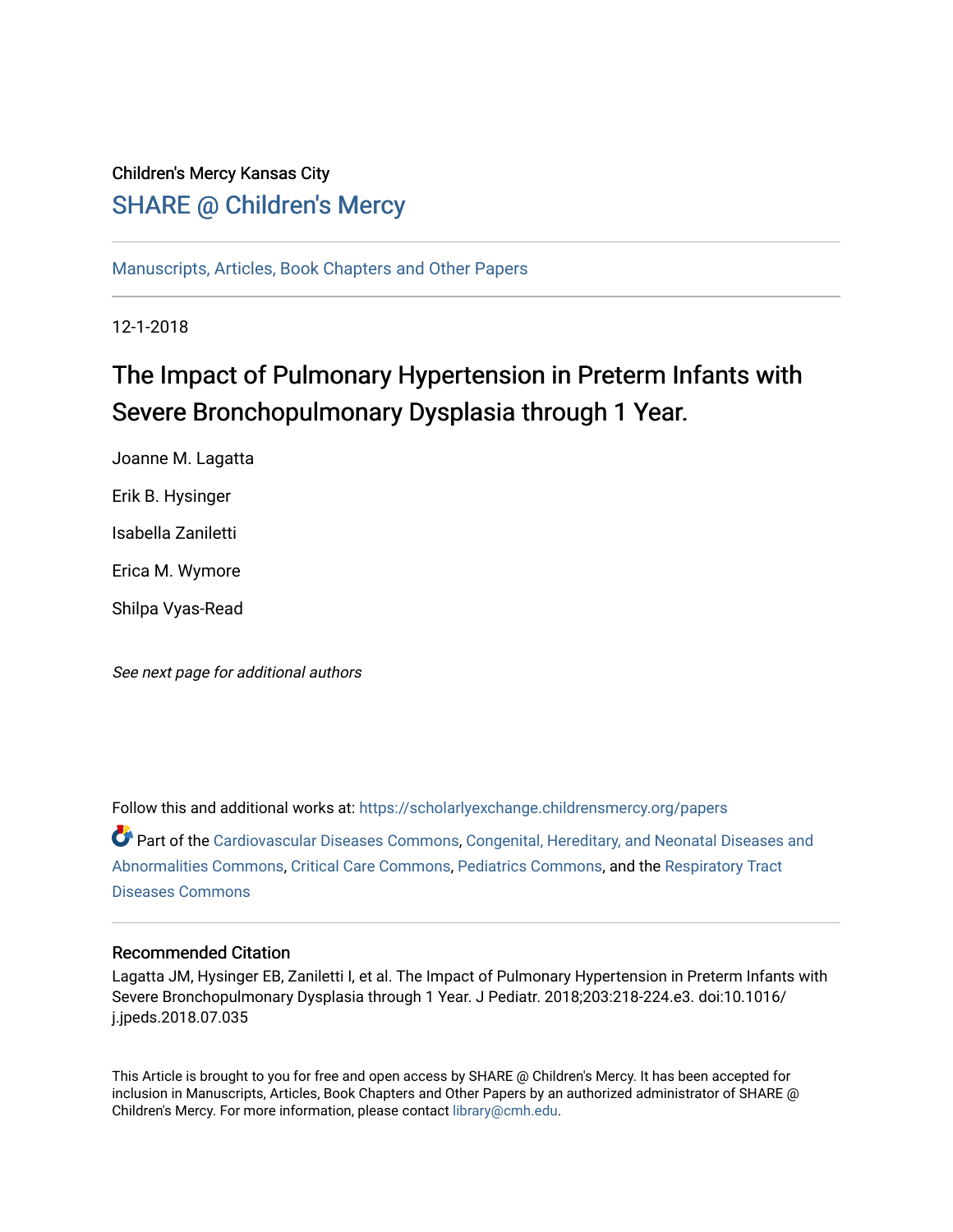# Creator(s)

Joanne M. Lagatta, Erik B. Hysinger, Isabella Zaniletti, Erica M. Wymore, Shilpa Vyas-Read, Sushmita Yallapragada, Leif D. Nelin, William E. Truog, Michael A. Padula, Nicolas F M Porta, Rashmin C. Savani, Karin P. Potoka, Steven M. Kawut, Robert DiGeronimo, Girija Natarajan, Huayan Zhang, Theresa R. Grover, William A. Engle, Karna Murthy, and Children's Hospital Neonatal Consortium Severe BPD Focus Group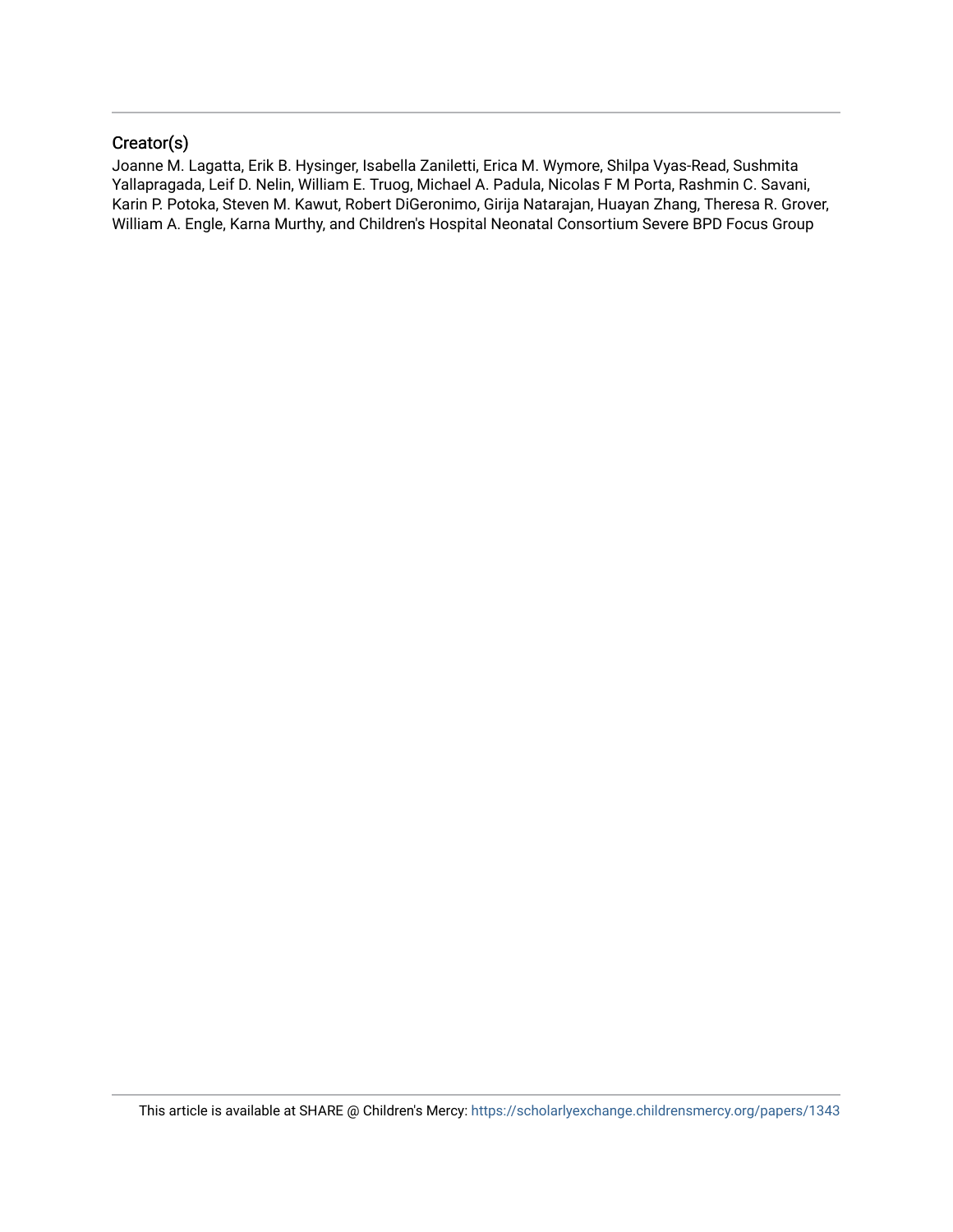

# **HHS Public Access**

Author manuscript J Pediatr. Author manuscript; available in PMC 2019 December 01.

Published in final edited form as:

J Pediatr. 2018 December ; 203: 218–224.e3. doi:10.1016/j.jpeds.2018.07.035.

# **The Impact of Pulmonary Hypertension in Preterm Infants with Severe BPD Through One Year**

**Joanne M Lagatta**#1, **Erik B Hysinger**#2, **Isabella Zaniletti**3, **Erica M Wymore**4, **Shilpa Vyas-Read**5, **Sushmita Yallapragada**6, **Leif D Nelin**7, **William E Truog**8, **Michael A Padula**9,†, **Nicolas FM Porta**10, **Rashmin C Savani**11, **Karin P Potoka**12, **Steven M Kawut**13, **Robert DiGeronimo**14, **Girija Natarajan**15, **Huayan Zhang**16, **Theresa Grover**17,†, **William Engle**18, and **Karna Murthy**19,20,†

<sup>1</sup>Children's Hospital of Wisconsin & Department of Pediatrics, Medical College of Wisconsin, Milwaukee, WI

<sup>2</sup>Cincinnati Children's Hospital Medical Center, Department of Pediatrics, Cincinnati, OH

<sup>3</sup>Childrens Hospital Association, Lenexa, KS

<sup>4</sup>Children's Hospital Colorado, University of Colorado School of Medicine, Aurora, CO

<sup>5</sup>Children's Healthcare of Atlanta & Emory University School of Medicine, Atlanta, GA

<sup>6</sup>University of Texas Southwestern Medical Center, Dallas, Texas

<sup>7</sup>Nationwide Children's Hospital, The Ohio State University, Columbus, OH

<sup>8</sup>Children's Mercy Hospital, University of Missouri, Kansas City, MO

<sup>9</sup>Children's Hospital of Philadelphia & University of Pennsylvania Perelman School of Medicine, Philadelphia, PA

<sup>10</sup>Ann & Robert H. Lurie Children's Hospital of Chicago & Department of Pediatrics, Feinberg School of Medicine, Northwestern University, Chicago, IL;

<sup>11</sup>University of Texas Southwestern Medical Center, Dallas, Texas

<sup>12</sup>Children's Hospital of Pittsburgh of UPMC, Department of Pediatrics, Division of Newborn Medicine

<sup>13</sup>Department of Medicine, Perelman School of Medicine, Philadelphia, PA

<sup>14</sup>Seattle Children's Hospital, University of Washington, Seattle, WA

<sup>15</sup>Children's Hospital of Michigan & Wayne State University, Detroit, MI

<sup>16</sup>Children's Hospital of Philadelphia & University of Pennsylvania Perelman School of Medicine, Philadelphia, PA

<sup>17</sup>Children's Hospital Colorado & University of Colorado School of Medicine, Aurora, CO

None

**Corresponding Author:** Joanne Lagatta, 9000 W. Wisconsin Ave., Milwaukee WI 53226, 414-266-6820, 414-266-6979, jlagatta@mcw.edu. †Executive board member of the Children's Hospitals Neonatal Consortium, (501c3, Kansas)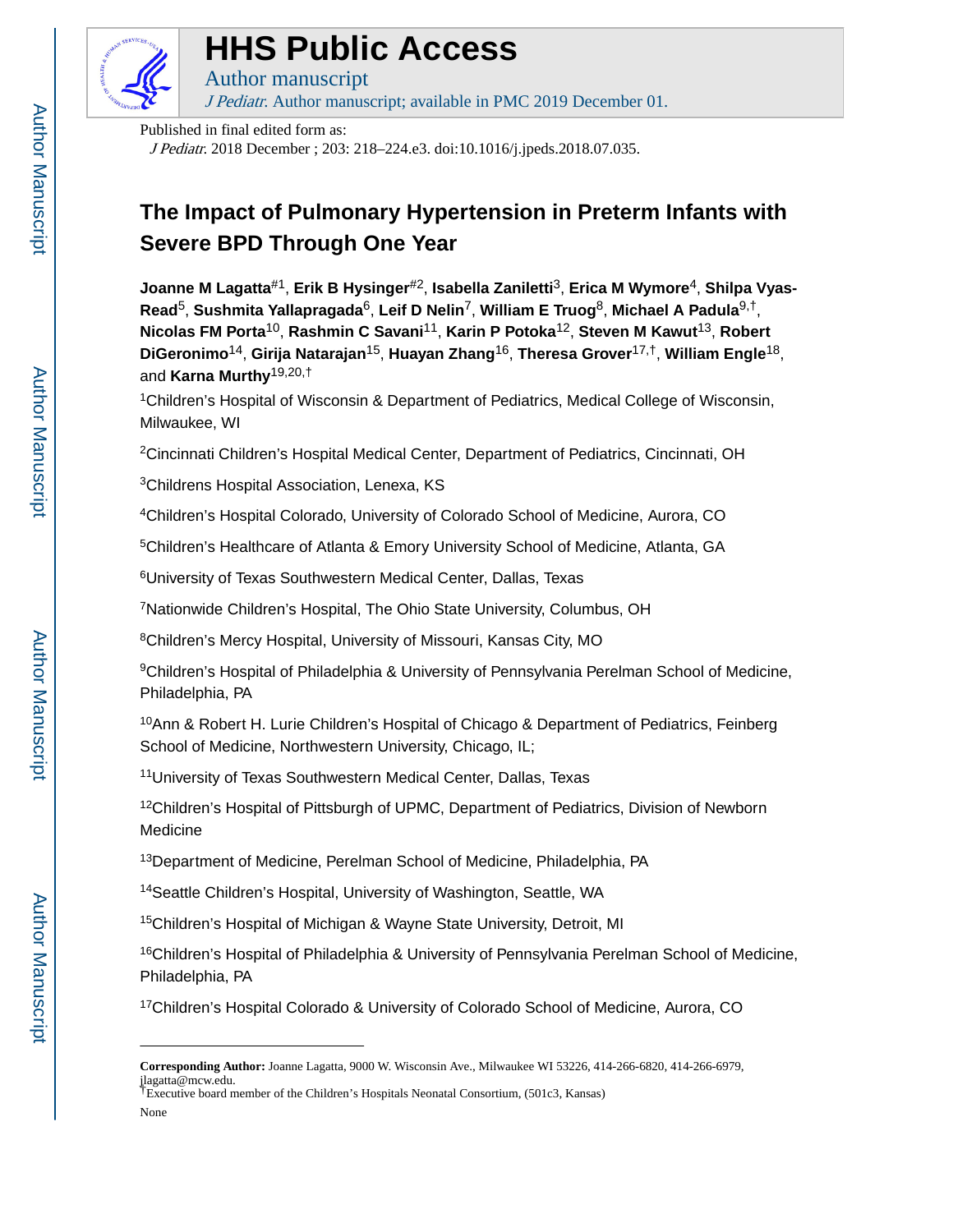<sup>18</sup>Riley Hospital for Children, Department of Pediatrics, Indiana University School of Medicine, Indianapolis, IN

<sup>19</sup>Ann & Robert H. Lurie Children's Hospital of Chicago & Department of Pediatrics, Feinberg School of Medicine, Northwestern University, Chicago, IL; Children's Hospitals Neonatal Consortium (Kansas City, MO)

<sup>20</sup>The Children's Hospital Neonatal Consortium

# These authors contributed equally to this work.

# **Abstract**

**Objective(s):** To assess the effect of pulmonary hypertension on NICU mortality and hospital readmission through one year corrected age in infants with severe bronchopulmonary dysplasia with a large, multicenter cohort.

**Study Design:** This was a multicenter, retrospective cohort study of 1677 infants born <32 weeks' gestation with severe bronchopulmonary dysplasia (positive pressure ventilation, >2 L/min flow by nasal cannula, or fraction of inspired oxygen  $(F_1O_2)$  >0.3 at 36 weeks' postmenstrual age) enrolled in the Children's Hospital Neonatal Consortium with records linked to the Pediatric Health Information System.

**Results:** Pulmonary hypertension occurred in 370/1677 (22%) infants. During the neonatal admission, pulmonary hypertension was associated with mortality (OR= 3.15, 95%CI 2.10–4.73, p<0.001), ventilator support at 36 weeks' post-menstrual age (60% vs 40%, p<0.001), duration of ventilation (72 IQR 30–124 vs 41 IQR 17–74 days, p<0.001), and higher respiratory severity score  $(3.6$  IQR 0.4–7.0 vs 0.8 IQR 0.3–3.3, p<0.001). At discharge, pulmonary hypertension was associated with tracheostomy (27% vs 9%, p<0.001), supplemental oxygen use (84% vs 61%, p<0.001), and tube feeds (80% vs 46%, p<0.001). Through one year corrected age, pulmonary hypertension was associated with increased frequency of readmission (IRR=1.38, 95%CI 1.18– 1.63, p<0.001).

**Conclusion:** Infants with severe bronchopulmonary dysplasia-associated pulmonary hypertension have increased morbidity and mortality through one year corrected age. This highlights the urgent need for improved diagnostic practices and prospective studies evaluating treatments for this high-risk population.

# **Background**

Severe bronchopulmonary dysplasia (sBPD) occurs in more than 20% of extremely-lowbirth-weight infants. It is a major driver of mortality, prolonged hospitalization, and healthcare utilization after discharge from the neonatal intensive care unit (NICU).(1–4) Pulmonary hypertension (PH) is a serious comorbidity of sBPD, thought to result from a combination of intrinsic, secondary, and acquired abnormalities in the pulmonary vasculature.(5–8) Although diagnostic criteria vary, PH is found in 10–20% of infants with sBPD(2, 9–11) and has been linked with increased risk of death or tracheostomy.(8, 10, 12)

The understanding of PH has been limited by the small numbers of neonates reported in single-center studies, varied timing and diagnostic criteria of echocardiography, and logistic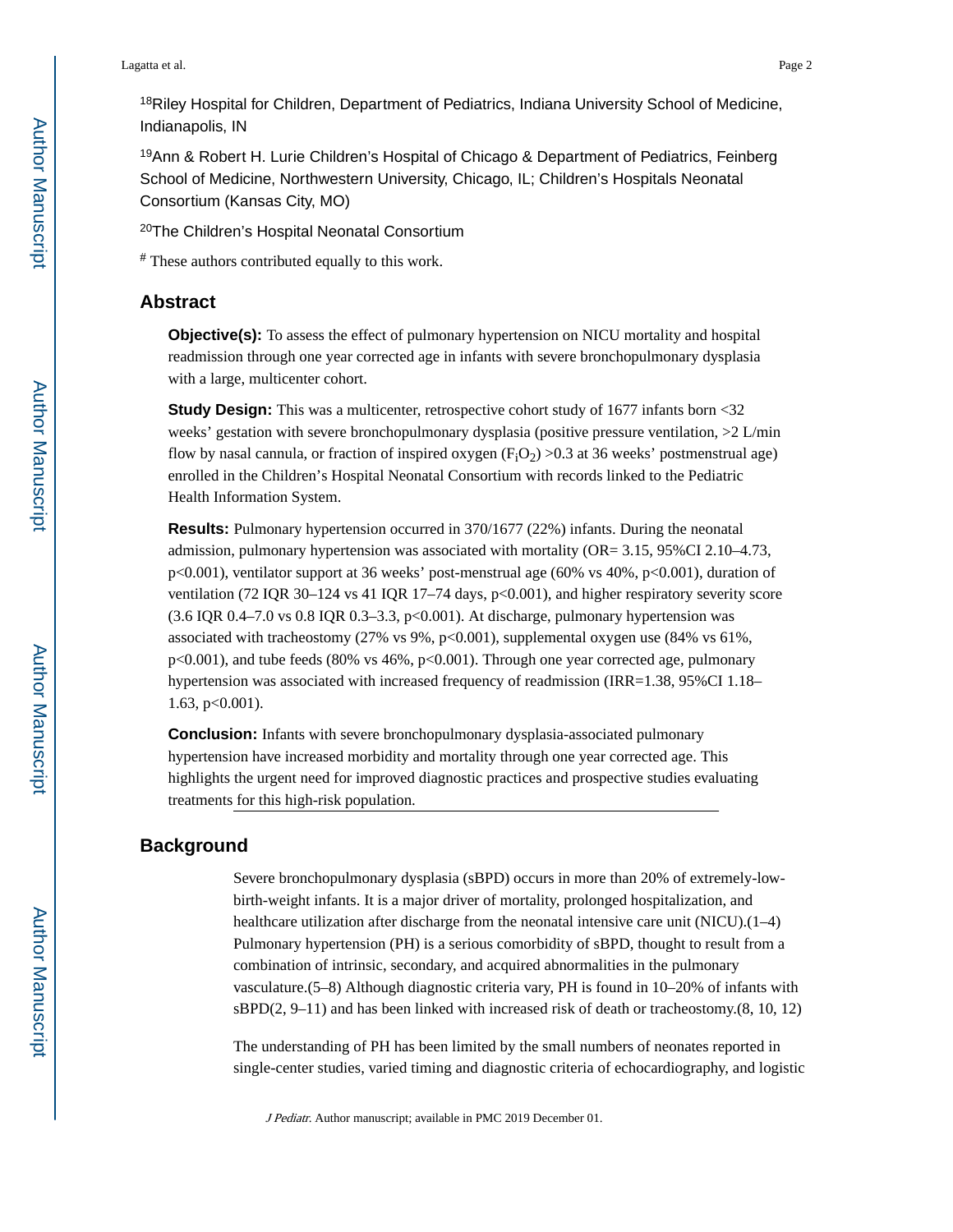limitations of cardiac catheterization.(11, 13–15) Regardless of how or when the diagnosis of PH is established, an understanding of outcomes following a diagnosis of PH could help categorize illness severity, plan clinical studies, and tailor bedside management by identifying effective therapies.

The overall goal of this study was to describe the NICU and post-NICU outcomes of PH in a large, multi-center cohort of infants with sBPD referred to regional NICUs. Our primary objective was to determine whether PH is associated with NICU mortality and hospital readmission through one year corrected age. We hypothesized that infants with sBPD and PH would have increased mortality and hospital readmission than those with sBPD alone.

## **Methods/Study Design**

We conducted a retrospective cohort study of infants in the Children's Hospitals Neonatal Database (CHND) between January 1, 2010 and June 30, 2015. CHND prospectively captures clinical data of all infants admitted to participating referral-based NICUs.(16) Chart review is conducted by trained staff at each site and has been described previously.(17) Readmission data from neonatal discharge through one year corrected age were obtained by linking CHND data to the Pediatric Health Information System (PHIS), which holds administrative data about hospital encounters over time for all but three hospitals participating in CHND. Patient records in CHND and PHIS were linked using masked billing and medical record numbers. After linkage, multiple encounters of care (consisting of inpatient admissions, outpatient surgery, emergency department and observation visits) were observed for each patient through one year corrected age. Prior studies have demonstrated >94% linkage between CHND and PHIS.(18, 19)

### **Inclusion and exclusion criteria**

We included all infants admitted to a CHND NICU who were born at  $\langle 32 \rangle$  weeks' gestation and had sBPD, defined as positive pressure ventilation, >2 L/min flow by nasal cannula, or fraction of inspired oxygen ( $F_iO_2$ ) >0.3 at 36 weeks' postmenstrual age or at the time of referral to the CHND NICU, whichever came later.(20, 21) We excluded those who died prior to 36 weeks' postmenstrual age, were hospitalized in a CHND NICU for < 3 days, or were admitted to centers with <20 CHND-PHIS-linked records. We also excluded infants with major congenital anomalies. Infants with patent ductus arteriosus, atrial septal defects, or ventricular septal defects were retained in the study unless other major cardiac malformations were also present.

#### **Outcomes and covariates**

The primary outcome was mortality after 36 weeks' postmenstrual age during the neonatal admission. The CHND records data throughout the entire hospital stay from neonatal admission through discharge, even if the infant is transferred to another unit within the same hospital. Thus, we defined the "neonatal admission" as including the CHND NICU stay plus any transfer to another unit within the same institution. Secondary outcomes during the neonatal admission included the length of stay from 36 weeks' postmenstrual age to discharge to adjust for differences due to prematurity, receipt of gastrostomy and/or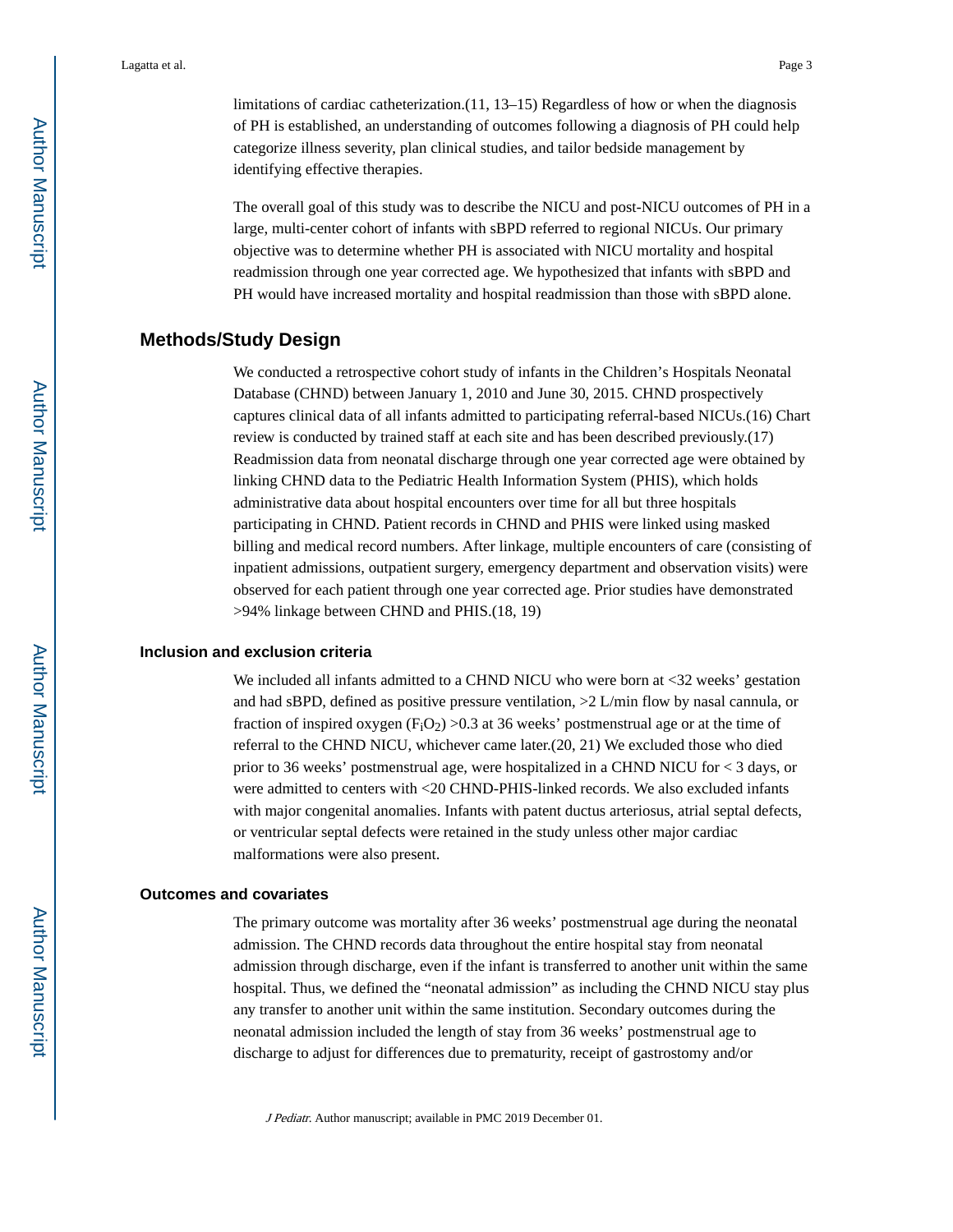fundoplication, receipt of tracheostomy, and neonatal admission continuing beyond one year corrected age.

For infants who survived to discharge home from the CHND hospital and had PHIS-linked data available, a second primary outcome was hospital readmission between NICU discharge and one year corrected age. Readmission was defined as any inpatient-type episode of care occurring in PHIS between discharge from the neonatal admission and one year corrected age. Readmission to an ICU and the use of mechanical ventilation during an inpatient readmission were also identified in the PHIS. Emergency department, observation-only encounters, and outpatient surgical procedures in the PHIS were evaluated, but not considered as readmissions.

The main exposure was PH, as reported in the medical record and recorded in CHND. The diagnosis of PH was based on local clinical practices and standards. We did not define explicit criteria for clinical diagnosis of PH for this study, as this was a retrospective review of multiple centers over a five-year period. Only infants with an echocardiogram performed at 34 weeks' postmenstrual age were included in our primary analysis. A sensitivity analysis was performed for all infants regardless of having undergone echocardiography. We recorded the number of infants at each center undergoing cardiac catheterization, however, the low frequency (n=66) of this procedure precluded further inquiries.

Additional covariates were obtained from the CHND. Gestational age was defined by obstetric estimate,(22) and small for gestational age was defined as  $\langle 10^{th}$  sex- and gestational age- specific birth weight percentiles.(23) Age at admission to the CHND NICU was rounded to the nearest week. Sex, maternal racial and ethnic status, insurance status, maternal chorioamnionitis, maternal diabetes, multiple gestation, antenatal steroids, surgical ligation of a patent ductus arteriosus, blood stream infection, and surgical necrotizing enterocolitis (characteristic systemic signs with pneumatosis intestinalis, portal venous gas, and/or intraperitoneal gas and receipt of surgical procedure) were abstracted from the CHND. Receipt of mechanical ventilation was assessed at 36 weeks' postmenstrual age or time of admission to the CHND hospital, whichever occurred later. Respiratory severity score was defined for mechanically ventilated patients at 36 weeks' postmenstrual age as the product of mean airway pressure and fraction of inspired oxygen.(24) Ventilator days were counted from the time of admission to the CHND NICU through discharge. Postnatal systemic steroids were defined as receipt of any oral or intravenous, but not inhaled, corticosteroid during the CHND NICU admission. Weight-gain velocity was calculated from birth to 36 weeks' postmenstrual age and reported in g/kg/day.(25)

#### **Data analyses**

We used descriptive statistics to compare illness characteristics for all infants stratified by PH. We assessed the correlation between each center's prevalence of diagnosis of PH and use of echocardiography at  $34$  weeks' postmenstrual age, as well as the correlation between center diagnosis of PH and center use of inhaled nitric oxide and sildenafil.

Next, we determined the relationship between PH and mortality and inpatient readmissions through one year corrected age. Unadjusted associations were compared using chi-squared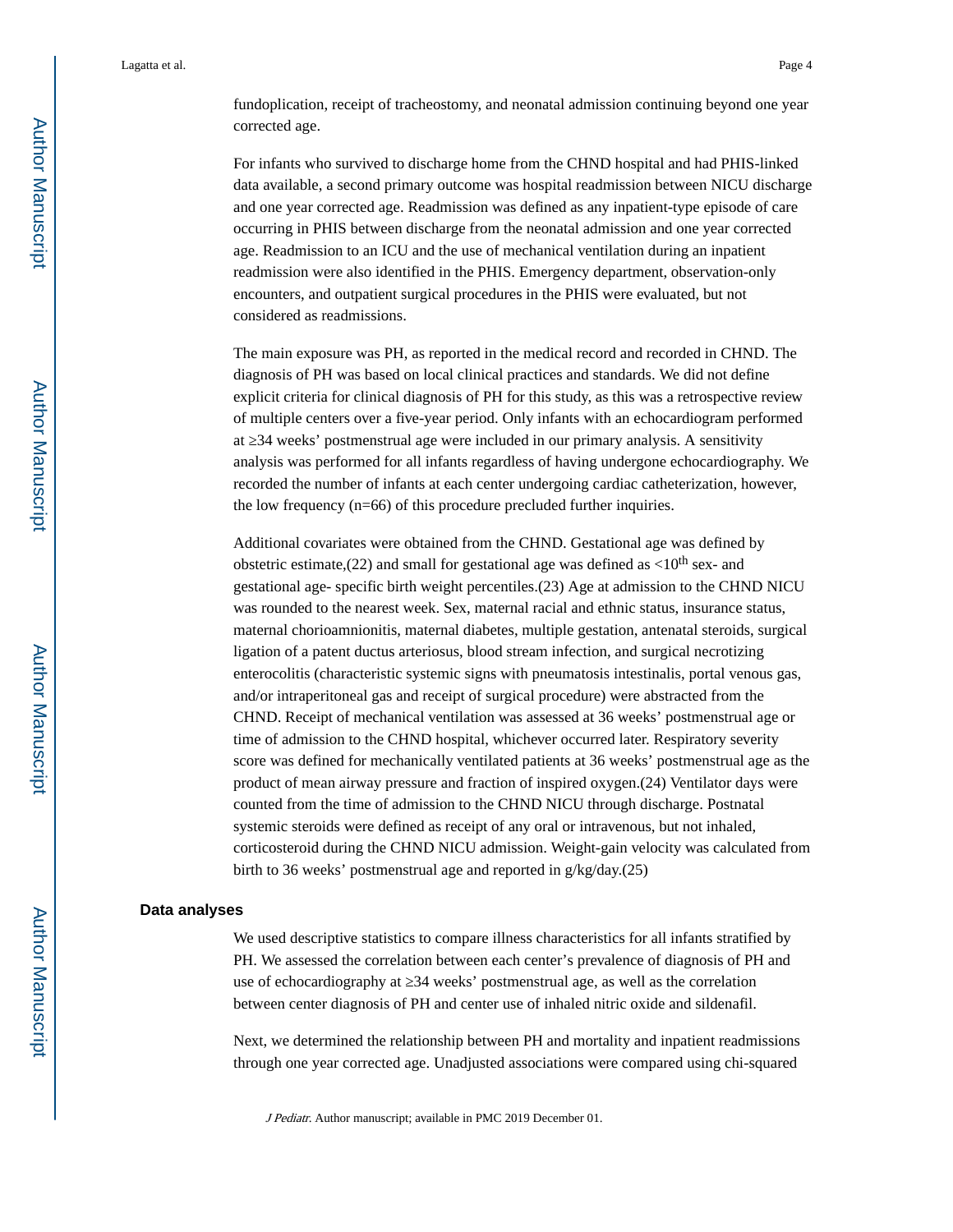or Wilcoxon rank-sum tests. To estimate independent associations, we performed multivariable regression with mixed effects. We included covariates which were associated with PH at  $p<0.1$  in bivariate analyses and potential confounders of an association between PH and outcomes; covariates were removed by backwards elimination if they were not associated with the outcome  $(p>0.1)$ . Center was used as a random intercept. Mortality was modeled using mixed logistic regression. Frequency of hospital readmission from NICU discharge through one year corrected age was modeled using mixed Poisson regression. For each model, the area under the receiver operating characteristic (ROC) curve was calculated and goodness-of-fit was assessed using the Hosmer-Lemeshow test. As a sensitivity analysis, we repeated both mortality and readmission models for all infants, regardless of receipt of an echocardiogram at  $34$  weeks' postmenstrual age.

Statistical significance was defined as  $p \le 0.05$ . Analyses were performed using SAS version 9 (Cary, NC). The CHND was approved by the Institutional Review Board of Stanley Manne Research Institute affiliated with the Ann & Robert H. Lurie Children's Hospital of Chicago (#2011–14673), and all participating centers.

# **Results**

There were 95,954 database records in the CHND; of those, 17,053 were from unique infants born <32 weeks' gestation. We excluded infants who died prior to 36 weeks' postmenstrual age (n=1659), who were hospitalized for  $\langle 3 \rangle$  days (n=1059), or who had congenital anomalies ( $n=2114$ ). We also excluded infants without sBPD ( $n=9242$ ) and who came from centers with <20 CHND-PHIS linked cases (n=173).

Of the 23 centers included in this analysis, the median center prevalence of PH was 14% (IQR 8–20%), which varied significantly across centers ( $p<0.001$ ). Echocardiography at 24 weeks' postmenstrual age was performed in 1677; the median center prevalence of echocardiography was 60% (IQR 51–68%) which was also different across centers (p<0.001) (Figure 1). There was no correlation between center prevalence of echocardiography and PH ( $R^2 = 0.09$ ). Infants with PH were frequently treated with inhaled nitric oxide [128/401 (32%)] during their CHND hospital stay, with a center median of 33% (IQR 20–42). Infants with PH were also often treated with sildenafil (222/401 (55%)), with a center median of 60% (IQR 49–78). The use of sildenafil  $(p<0.001)$  and inhaled nitric oxide (p<0.001) in patients with PH varied significantly by center (Figure 2, online only). However, there was no correlation between center prevalence of PH and use of inhaled nitric oxide ( $R^2 = 0.0009$ ) or sildenafil ( $R^2 = 0.07$ ).

There were 1677 infants with sBPD with at least one echocardiogram who were included for our primary analysis. PH was diagnosed in 370 (22%) patients. Infants with PH were more likely to be born at a lower birth weight, nearly twice as likely to be small for gestational age, and be born to mothers of black race. Although maternal chorioamnionitis was less common in PH, maternal hypertension was more common. Infants with PH were admitted seven weeks later by postmenstrual age to a CHND center and had more severe respiratory illness than infants without PH. Those with PH had longer duration of mechanical ventilation than those without PH, and were more likely to require mechanical ventilation at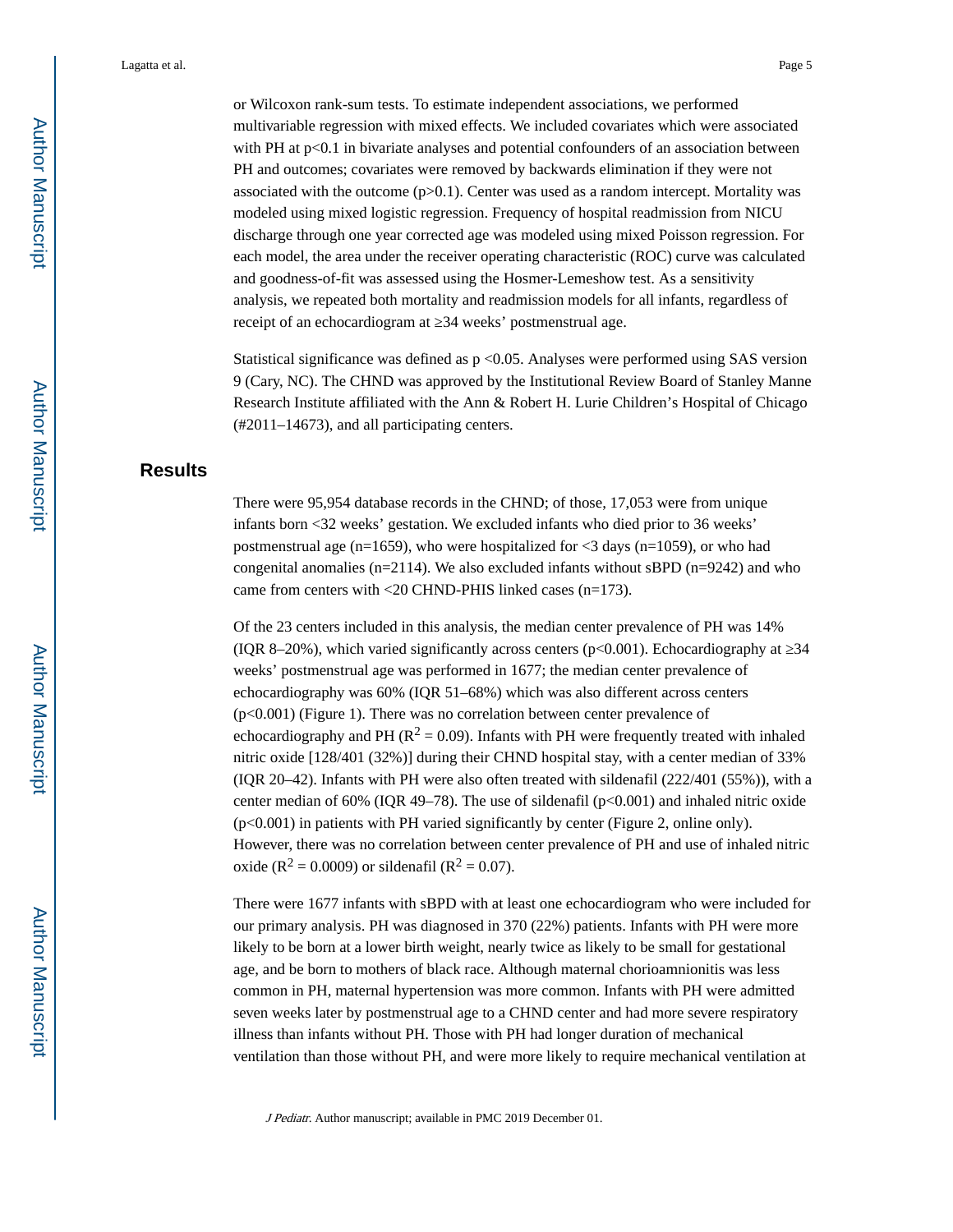36 weeks' postmenstrual age or at admission. Among infants requiring mechanical ventilation at 36 weeks' postmenstrual age, PH was associated with a more than four-fold increase in respiratory severity score. Two-thirds of infants with PH received postnatal systemic steroids, which was almost twice as common as infants without PH (Table I). When analyzing all infants with sBPD regardless of echocardiography at 24 weeks postmenstrual age (n=2806), the comparison of clinical characteristics between infants with and without PH was essentially unchanged (Table IV, online only).

Infants with PH had an unadjusted 4-fold higher prevalence of mortality during the neonatal admission (21% vs 5%,  $p<0.001$ ), and a higher likelihood of remaining hospitalized through one year corrected age (5% vs 1%, p<0.001). Among survivors to NICU discharge, PHIS linkage was available in 1145/1222 (94%) infants. Those with PH had higher prevalence of tracheostomy (27% vs 9%, p<0.001) and gastrostomy (80% vs 46%, p<0.001). At one year corrected age, surviving infants with sBPD had 2925 total inpatient encounters including inpatient, emergency room, observation and ambulatory surgery. Infants with PH were more likely to have inpatient readmissions, intensive care unit readmissions, and readmissions requiring mechanical ventilation. Mortality during readmission was infrequent and was similar among infants with and without PH (Table II). When comparing outcomes for infants regardless of receiving echocardiography at  $\,$  34 weeks' postmenstrual age, the associations between PH and outcomes were similar in direction and magnitude (Table V, online only).

In multivariable regressions, PH was independently associated with both mortality and readmissions. Infants with PH had a greater than 3-fold increased odds of mortality during the neonatal admission  $(p<0.001)$ ; respiratory failure or multi-system organ failure were the cause of death in 83% of infants. Mortality was also related to later postmenstrual age at admission to a CHND hospital, mechanical ventilation at 36 weeks' postmenstrual age, postnatal steroids, and atrial septal defects (Table III). Similarly, PH was associated with a 38% increased frequency of inpatient readmissions  $(p<0.001)$  between NICU discharge and one year corrected age. Mechanical ventilation at 36 weeks' postmenstrual age, postnatal steroids, blood stream infections, and airway comorbidities such as laryngotracheobronchomalacia were also associated with increased frequency of readmission. While infants born to black mothers were more likely to be readmitted following the initial NICU discharge, those with private insurance were less likely to be readmitted (Table III). The association of pulmonary hypertension with mortality and hospital readmission persisted in the sensitivity analysis including all infants regardless of receiving echocardiography at 24 weeks' postmenstrual age (Table VI, online only).

# **Discussion**

This study compares outcomes of a large, contemporary, multicenter cohort of infants with sBPD by the presence of PH. We found that PH was associated with a broad range of adverse outcomes including mortality, gastrostomy, tracheostomy, home oxygen, and readmission before one year corrected age.

Many investigators have focused their efforts on risk factors for PH in infants with BPD.(8, 10, 11, 26, 27) Most of these studies evaluated clinical characteristics, placental architecture,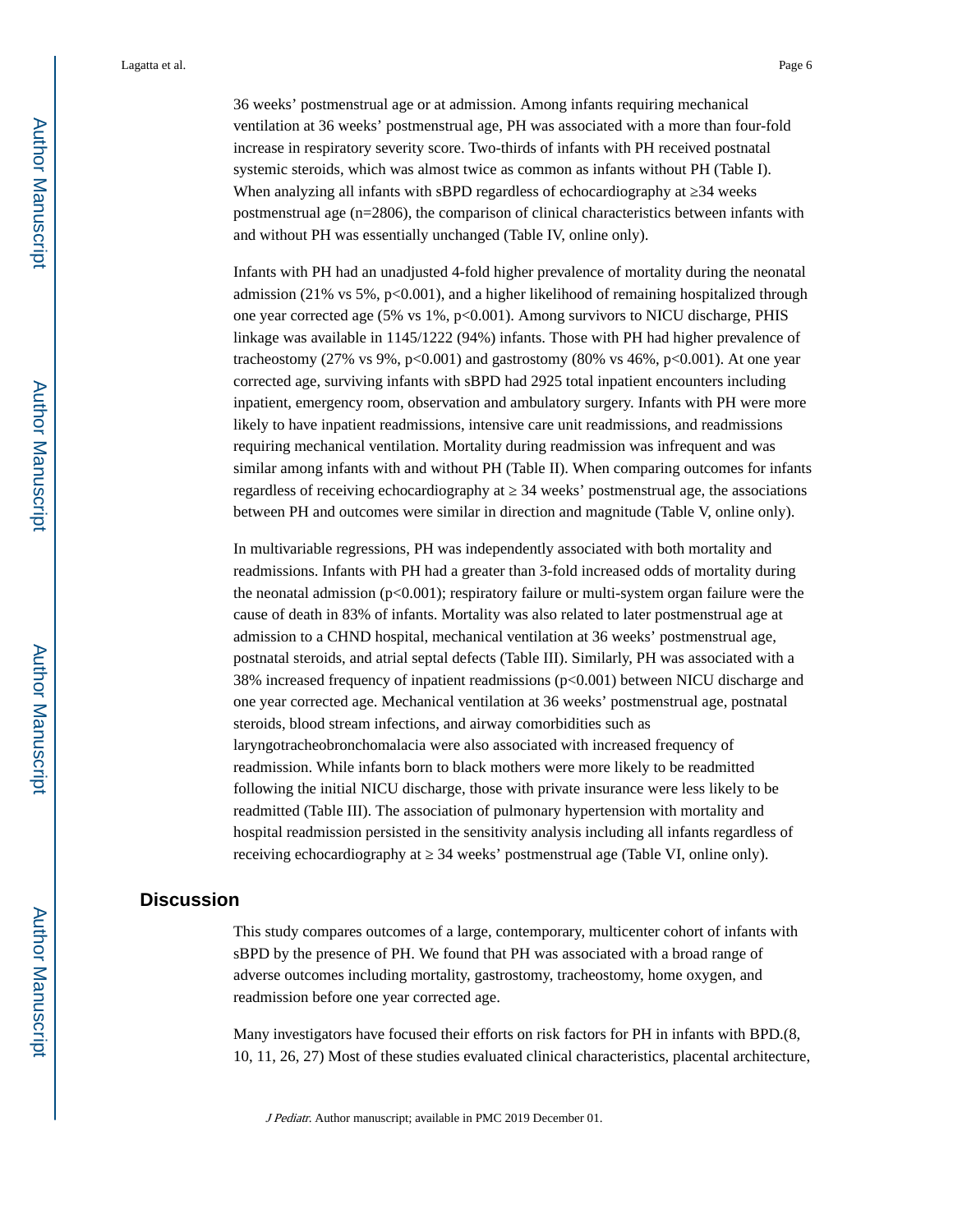or biomarkers of infants in a single center during the initial NICU hospitalization. Mourani et al described the relationship between early echocardiographic signs of pulmonary vascular disease and the later development of BPD and PH in two centers.(28) A strength of our study is that we evaluated neonatal morbidity and mortality in a large, multicenter cohort and followed infants through one year corrected age. To our knowledge, this study is the largest multi-center cohort that has evaluated outcomes for infants with sBPD-associated PH.

We identified associations between PH and both mortality as well as frequency of inpatient readmissions between NICU discharge and one year corrected age. As 5% of neonates with PH were not discharged by one year corrected age, our findings may underestimate the association between PH and hospital readmission. Ventilator use at 36 weeks' postmenstrual age and use of postnatal steroids were also associated with adverse outcomes, likely reflecting increased underlying disease severity. Furthermore, we identified a racial disparity with infants born to black mothers having greater rates of hospital readmission, even after accounting for insurance status at NICU discharge as a surrogate for socioeconomic status. While prior reports have linked race to respiratory disease in premature infants (3, 29), to our knowledge, this is the first report linking race specifically to hospital readmission in neonates with sBPD.

A majority of infants diagnosed with PH were treated with sildenafil, inhaled nitric oxide or both despite the paucity of strong evidence for these therapies in sBPD-associated PH.(13– 15, 30, 31) In the absence of a standardized illness severity definition, we explicitly chose not to compare outcomes of individual infants treated versus not treated with PH-targeted medications. As severity of PH could not be directly assessed, patients not treated with pulmonary vasodilators could have mild disease; thus, our results may underestimate the impact of more severe PH and the potential benefits of treatment. The 2015 guidelines from the American Heart Association recognize that PH-targeted therapy could be useful for infants with BPD and symptomatic PH; further research on therapeutic interventions will be essential to improve outcomes in this population.(32)

We found wide variation in prevalence of PH and use of echocardiography across centers. Interestingly, centers that used echocardiography more often did not diagnose more patients with PH; this may be due to the lack of standardized guidelines for evaluation of PH in infants with sBPD during the study period. Cardiac catheterization was used rarely in this cohort. Prior studies have found that echocardiographic measures of PH are variably present and have limited reproducibility and predictive value, such that relying solely on echocardiography is also problematic.(8–10, 33) Standardized, practical, and validated definitions will be essential to future advances in the understanding of this disease and were recently suggested by Krishnan *et al.*(13)

This study has important limitations. The lack of standardized criteria to establish a diagnosis of PH is a significant limitation, both for this study and for the field in general. One of our main goals in conducting this study despite the absence of a standardized definition of PH was to assess outcomes for use in future study design. If infants without an echocardiogram were misclassified as not having PH, this could have caused us to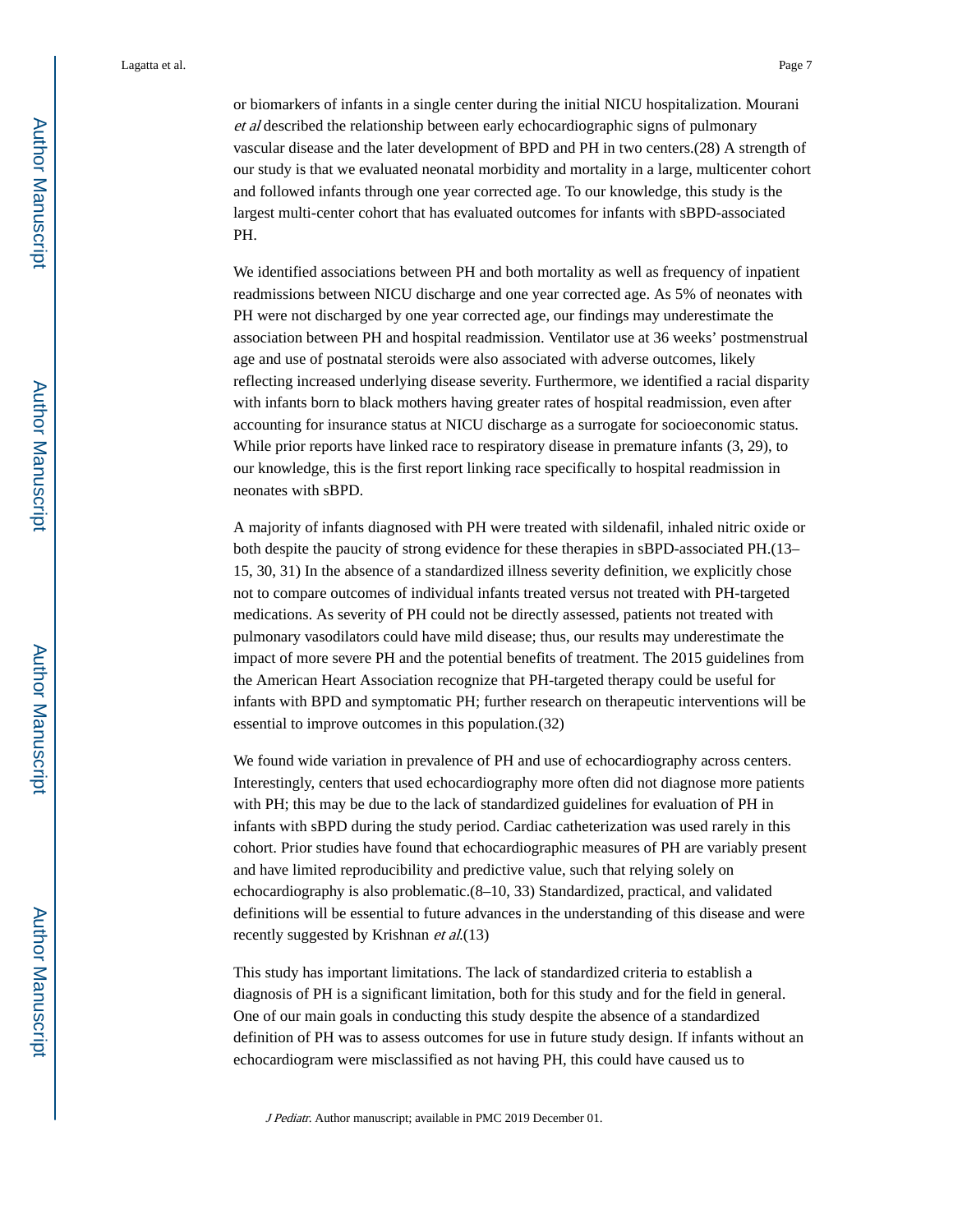underestimate the true impact of PH. Conversely, if sicker infants received more frequent screening or were more likely to be labeled as having PH, it could falsely over-estimate the impact of PH on outcomes. However, outcomes were similar in the sensitivity analysis, suggesting that misclassification and ascertainment bias had minimal impact on our findings. Respiratory or multi-system organ failure were the causes of death in most infants, but we do not know exactly how PH may or may not have been linked to the infants' demise.

Because CHND sites are largely referral-based children's hospitals, echocardiographic data collected from referring centers may not be available. Although data abstractors are rigorously trained at each site, there is inter-center variability in reporting in the medical records. We attempted to minimize systematic bias by regular training for abstractors and requiring thresholds for inter-rater agreement at each site, so we believe that we have reduced this chance of error as much as possible.(17) While the the CHND allows for adjustment for many confounders, unmeasured confounders could have modified the associations.

With regards to readmissions, another important limitation is that infants may have been readmitted to institutions outside of participating hospitals in CHND and PHIS or readmitted for non-pulmonary causes. Readmission to a hospital outside the CHND and PHIS might be more common among less sick infants without PH; however, the readmission rates appear similar to other reports of readmissions for infants with sBPD (21, 34). Also, these results may not generalizeable to institutions that do not participate in CHND and PHIS. Nevertheless, we believe our findings reinforce the fact that lung disease severity including PH is a likely contributor to mortality and healthcare utilization after NICU discharge.(34, 35)

In conclusion, this study identified outcomes associated with PH in a multi-center cohort of infants with sBPD in regional NICUs. Despite variation in diagnosis across centers, PH is associated with a wide range of adverse outcomes including tracheostomy, home oxygen use, gastrostomy tubes, hospital readmissions, and death. These data highlight the urgent need for improved diagnostic standards, better understanding of the specific cause of adverse outcomes, and prospective studies to evaluate treatments for PH in this high-risk population.

### **Supplementary Material**

Refer to Web version on PubMed Central for supplementary material.

### **Abreviations**

| <b>CHND</b> | Children's Hospital Neonatal Database |
|-------------|---------------------------------------|
| NICU        | Neonatal Intensive Care Unit          |
| PН          | Pulmonary Hypertension                |
| PHIS        | Pediatric Health Information System   |
| PMA         | Postmenstrual Age                     |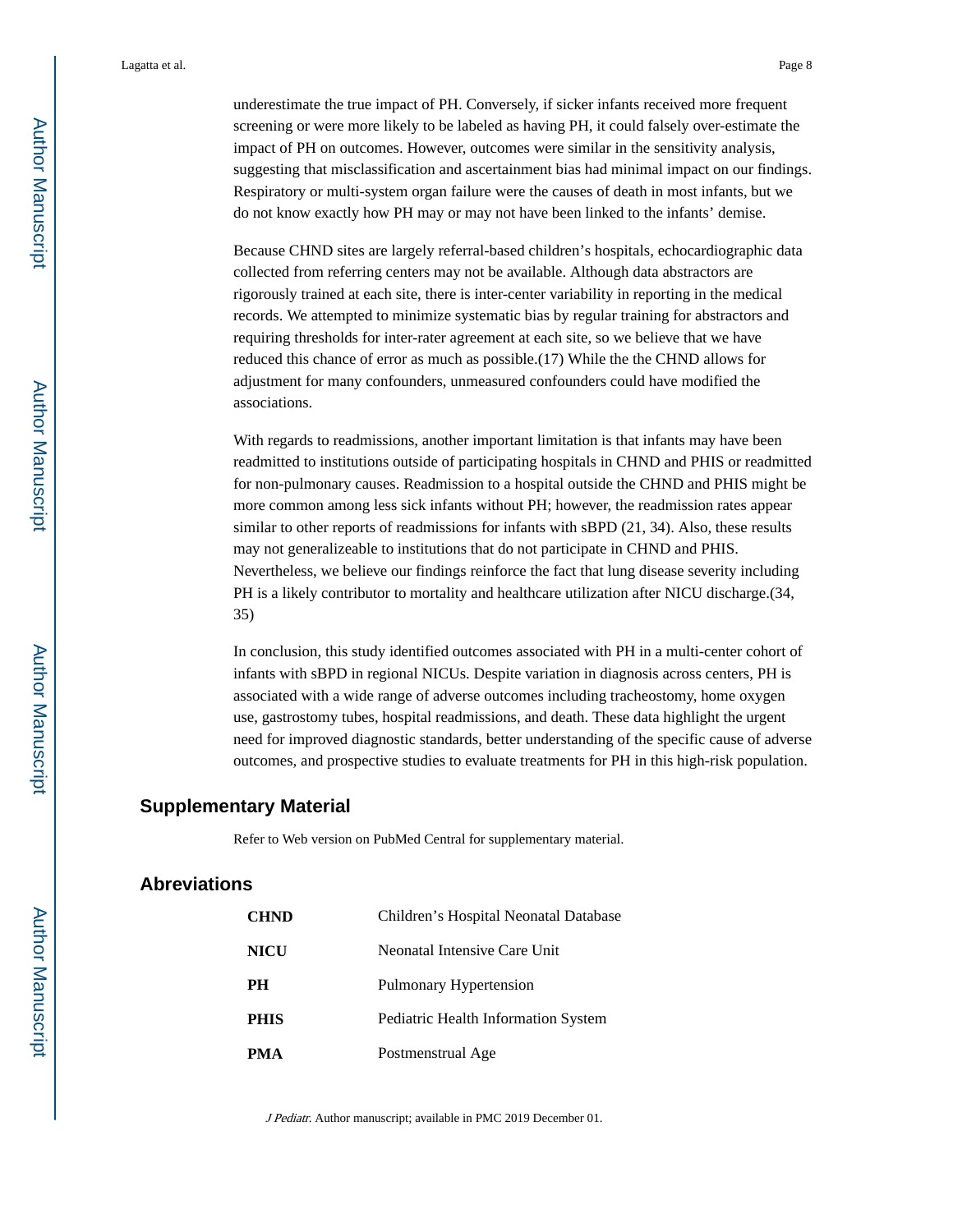## **References**

- 1. Kuint J, Lerner-Geva L, Chodick G, Boyko V, Shalev V, Reichman B, et al. Rehospitalization Through Childhood and Adolescence: Association with Neonatal Morbidities in Infants of Very Low Birth Weight. The Journal of pediatrics. 2017.
- 2. Padula MA, Grover TR, Brozanski B, Zaniletti I, Nelin LD, Asselin JM, et al. Therapeutic interventions and short-term outcomes for infants with severe bronchopulmonary dysplasia born at <32 weeks' gestation. J Perinatol. 2013;33(11):877–81. [PubMed: 23828204]
- 3. Keller RL, Feng R, DeMauro SB, Ferkol T, Hardie W, Rogers EE, et al. Bronchopulmonary Dysplasia and Perinatal Characteristics Predict 1-Year Respiratory Outcomes in Newborns Born at Extremely Low Gestational Age: A Prospective Cohort Study. The Journal of pediatrics. 2017;187:89–97 e3. [PubMed: 28528221]
- 4. Lapcharoensap W, Gage SC, Kan P, Profit J, Shaw GM, Gould JB, et al. Hospital variation and risk factors for bronchopulmonary dysplasia in a population-based cohort. JAMA Pediatr. 2015;169(2):e143676. [PubMed: 25642906]
- 5. Gorenflo M, Vogel M, Obladen M. Pulmonary vascular changes in bronchopulmonary dysplasia: a clinicopathologic correlation in short- and long-term survivors. Pediatr Pathol. 1991;11(6):851–66. [PubMed: 1775401]
- 6. Jobe AJ. The new BPD: an arrest of lung development. Pediatric research. 1999;46(6):641–3. [PubMed: 10590017]
- 7. Lassus P, Turanlahti M, Heikkila P, Andersson LC, Nupponen I, Sarnesto A, et al. Pulmonary vascular endothelial growth factor and Flt-1 in fetuses, in acute and chronic lung disease, and in persistent pulmonary hypertension of the newborn. Am J Respir Crit Care Med. 2001;164(10 Pt 1): 1981–7. [PubMed: 11734455]
- 8. Khemani E, McElhinney DB, Rhein L, Andrade O, Lacro RV, Thomas KC, et al. Pulmonary artery hypertension in formerly premature infants with bronchopulmonary dysplasia: clinical features and outcomes in the surfactant era. Pediatrics. 2007;120(6):1260–9. [PubMed: 18055675]
- 9. Mourani PM, Abman SH. Pulmonary Hypertension and Vascular Abnormalities in Bronchopulmonary Dysplasia. Clin Perinatol. 2015;42(4):839–55. [PubMed: 26593082]
- 10. Bhat R, Salas AA, Foster C, Carlo WA, Ambalavanan N. Prospective analysis of pulmonary hypertension in extremely low birth weight infants. Pediatrics. 2012;129(3):e682–9. [PubMed: 22311993]
- 11. Weismann CG, Asnes JD, Bazzy-Asaad A, Tolomeo C, Ehrenkranz RA, Bizzarro MJ. Pulmonary hypertension in preterm infants: results of a prospective screening program. J Perinatol. 2017;37(5):572–7. [PubMed: 28206997]
- 12. Murthy K, Savani RC, Lagatta JM, Zaniletti I, Wadhawan R, Truog W, et al. Predicting death or tracheostomy placement in infants with severe bronchopulmonary dysplasia. J Perinatol. 2014;34(7):543–8. [PubMed: 24651732]
- 13. Krishnan U, Feinstein JA, Adatia I, Austin ED, Mullen MP, Hopper RK, et al. Evaluation and Management of Pulmonary Hypertension in Children with Bronchopulmonary Dysplasia. The Journal of pediatrics. 2017.
- 14. Trottier-Boucher MN, Lapointe A, Malo J, Fournier A, Raboisson MJ, Martin B, et al. Sildenafil for the Treatment of Pulmonary Arterial Hypertension in Infants with Bronchopulmonary Dysplasia. Pediatr Cardiol. 2015;36(6):1255–60. [PubMed: 25824807]
- 15. Mourani PM, Sontag MK, Ivy DD, Abman SH. Effects of long-term sildenafil treatment for pulmonary hypertension in infants with chronic lung disease. The Journal of pediatrics. 2009;154(3):379–84, 84 e1–2. [PubMed: 18950791]
- 16. American Academy of Pediatrics Committee on F, Newborn. Levels of neonatal care. Pediatrics. 2012;130(3):587–97. [PubMed: 22926177]
- 17. Murthy K, Dykes FD, Padula MA, Pallotto EK, Reber KM, Durand DJ, et al. The Children's Hospitals Neonatal Database: an overview of patient complexity, outcomes and variation in care. J Perinatol. 2014;34(8):582–6. [PubMed: 24603454]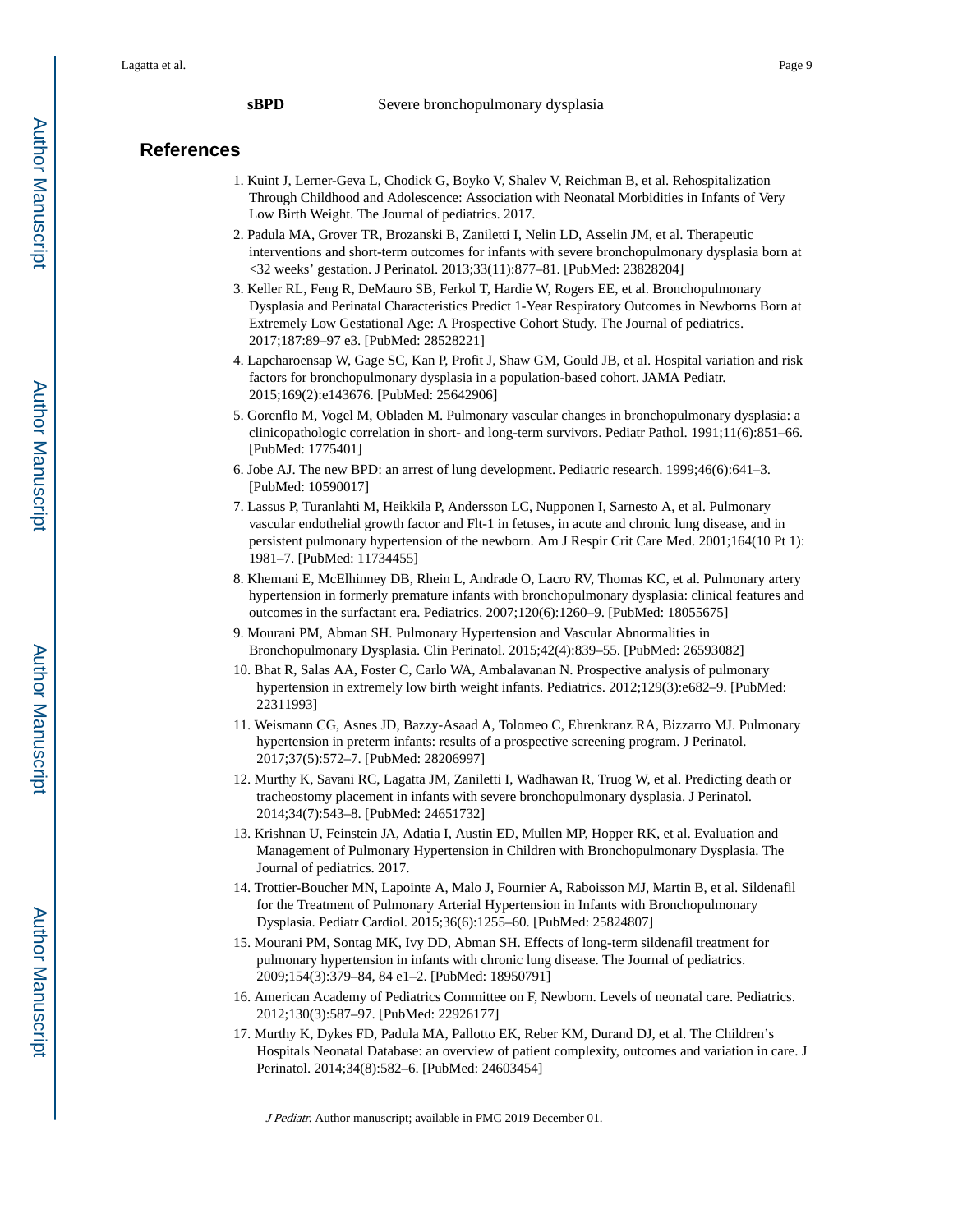- 18. Massaro AN, Murthy K, Zaniletti I, Cook N, DiGeronimo R, Dizon ML, et al. Intercenter Cost Variation for Perinatal Hypoxic-Ischemic Encephalopathy in the Era of Therapeutic Hypothermia. The Journal of pediatrics. 2016.
- 19. Murthy K, Pallotto EK, Gien J, Brozanski BS, Porta NF, Zaniletti I, et al. Predicting death or extended length of stay in infants with congenital diaphragmatic hernia. Journal of perinatology: official journal of the California Perinatal Association. 2016.
- 20. Jobe AH, Bancalari E. Bronchopulmonary dysplasia. Am J Respir Crit Care Med. 2001;163(7): 1723–9. [PubMed: 11401896]
- 21. Ehrenkranz RA, Walsh MC, Vohr BR, Jobe AH, Wright LL, Fanaroff AA, et al. Validation of the National Institutes of Health consensus definition of bronchopulmonary dysplasia. Pediatrics. 2005;116(6):1353–60. [PubMed: 16322158]
- 22. Engle WA, American Academy of Pediatrics Committee on F, Newborn. Age terminology during the perinatal period. Pediatrics. 2004;114(5):1362–4. [PubMed: 15520122]
- 23. Olsen IE, Groveman SA, Lawson ML, Clark RH, Zemel BS. New intrauterine growth curves based on United States data. Pediatrics. 2010;125(2):e214–24. [PubMed: 20100760]
- 24. Malkar MB, Gardner WP, Mandy GT, Stenger MR, Nelin LD, Shepherd EG, et al. Respiratory severity score on day of life 30 is predictive of mortality and the length of mechanical ventilation in premature infants with protracted ventilation. Pediatric pulmonology. 2015;50(4):363–9. [PubMed: 24616279]
- 25. Patel AL, Engstrom JL, Meier PP, Jegier BJ, Kimura RE. Calculating postnatal growth velocity in very low birth weight (VLBW) premature infants. J Perinatol. 2009;29(9):618–22. [PubMed: 19461590]
- 26. DeVries LB, Heyne RJ, Ramaciotti C, Brown LS, Jaleel MA, Kapadia VS, et al. Mortality among infants with evolving bronchopulmonary dysplasia increases with major surgery and with pulmonary hypertension. J Perinatol. 2017.
- 27. Mestan KK, Check J, Minturn L, Yallapragada S, Farrow KN, Liu X, et al. Placental pathologic changes of maternal vascular underperfusion in bronchopulmonary dysplasia and pulmonary hypertension. Placenta. 2014;35(8):570–4. [PubMed: 24906549]
- 28. Mourani PM, Sontag MK, Younoszai A, Miller JI, Kinsella JP, Baker CD, et al. Early pulmonary vascular disease in preterm infants at risk for bronchopulmonary dysplasia. Am J Respir Crit Care Med. 2015;191(1):87–95. [PubMed: 25389562]
- 29. Morrow LA, Wagner BD, Ingram DA, Poindexter BB, Schibler K, Cotten CM, et al. Antenatal Determinants of Bronchopulmonary Dysplasia and Late Respiratory Disease in Preterm Infants. Am J Respir Crit Care Med. 2017;196(3):364–74. [PubMed: 28249118]
- 30. Barrington KJ, Finer N, Pennaforte T. Inhaled nitric oxide for respiratory failure in preterm infants. Cochrane Database Syst Rev. 2017;1:CD000509. [PubMed: 28045472]
- 31. Kadmon G, Schiller O, Dagan T, Bruckheimer E, Birk E, Schonfeld T. Pulmonary hypertension specific treatment in infants with bronchopulmonary dysplasia. Pediatric pulmonology. 2017;52(1):77–83. [PubMed: 27333438]
- 32. Abman SH, Hansmann G, Archer SL, Ivy DD, Adatia I, Chung WK, et al. Pediatric Pulmonary Hypertension. Guidelines From the American Heart Association and American Thoracic Society. 2015.
- 33. Benatar A, Clarke J, Silverman M. Pulmonary hypertension in infants with chronic lung disease: non-invasive evaluation and short term effect of oxygen treatment. Arch Dis Child Fetal Neonatal Ed. 1995;72(1):F14–9. [PubMed: 7743277]
- 34. Smith VC, Zupancic JA, McCormick MC, Croen LA, Greene J, Escobar GJ, et al. Rehospitalization in the first year of life among infants with bronchopulmonary dysplasia. The Journal of pediatrics. 2004;144(6):799–803. [PubMed: 15192629]
- 35. Mourani PM, Kinsella JP, Clermont G, Kong L, Perkins AM, Weissfeld L, et al. Intensive care unit readmission during childhood after preterm birth with respiratory failure. The Journal of pediatrics. 2014;164(4):749–55 e3. [PubMed: 24388320]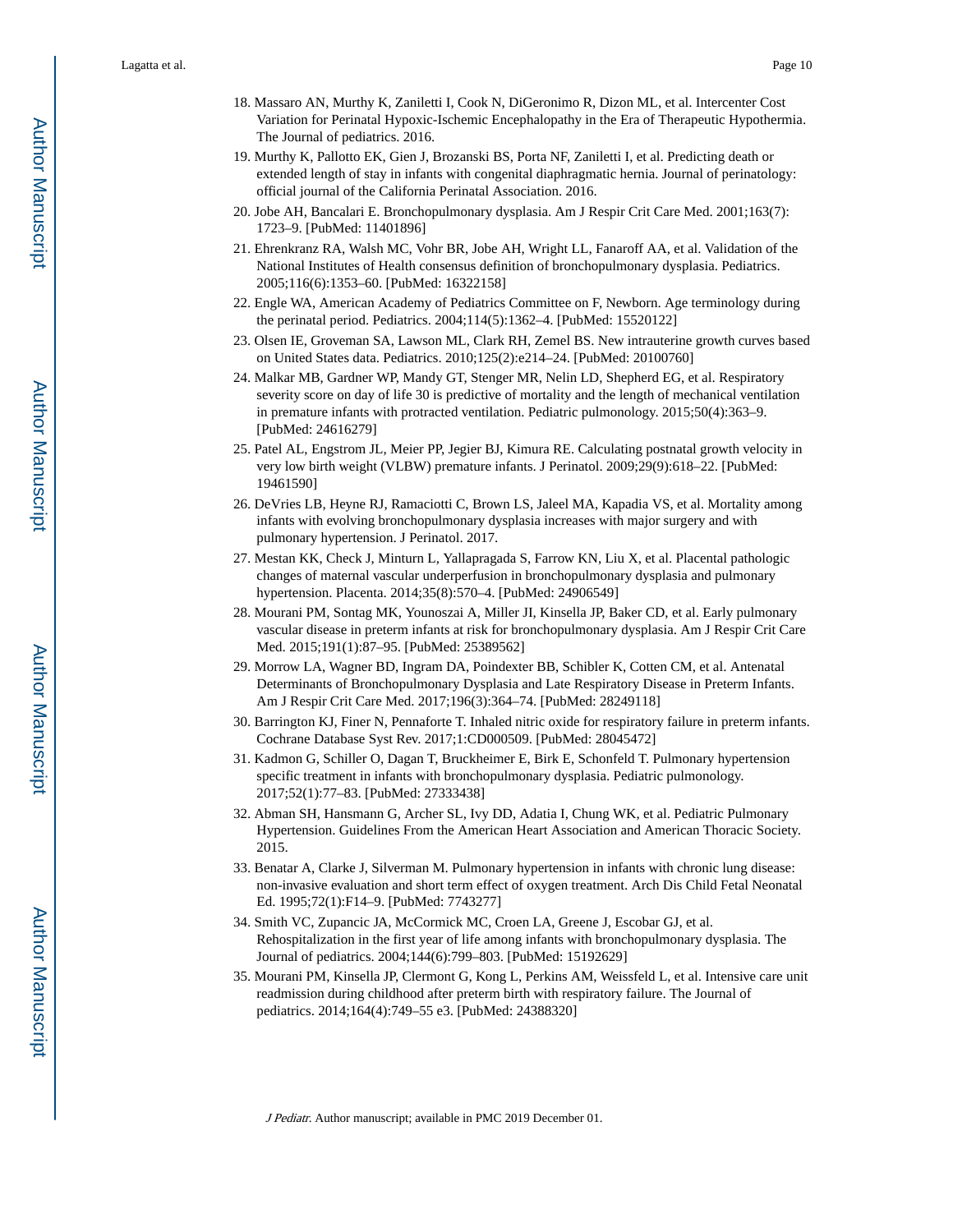

**Figure 1. Inter-center variation in prevalence of sBPD-associated PH and use of echocardiogram.** Numbers on the x axis indicate individual centers participating in CHND. There was no correlation between center prevalence of sBPD-associated PH and use of echocardiogram at

34 weeks' corrected age, with a linear trend equation of  $0.51x+0.5$  and  $R^2$  of 0.09. PH = pulmonary hypertension.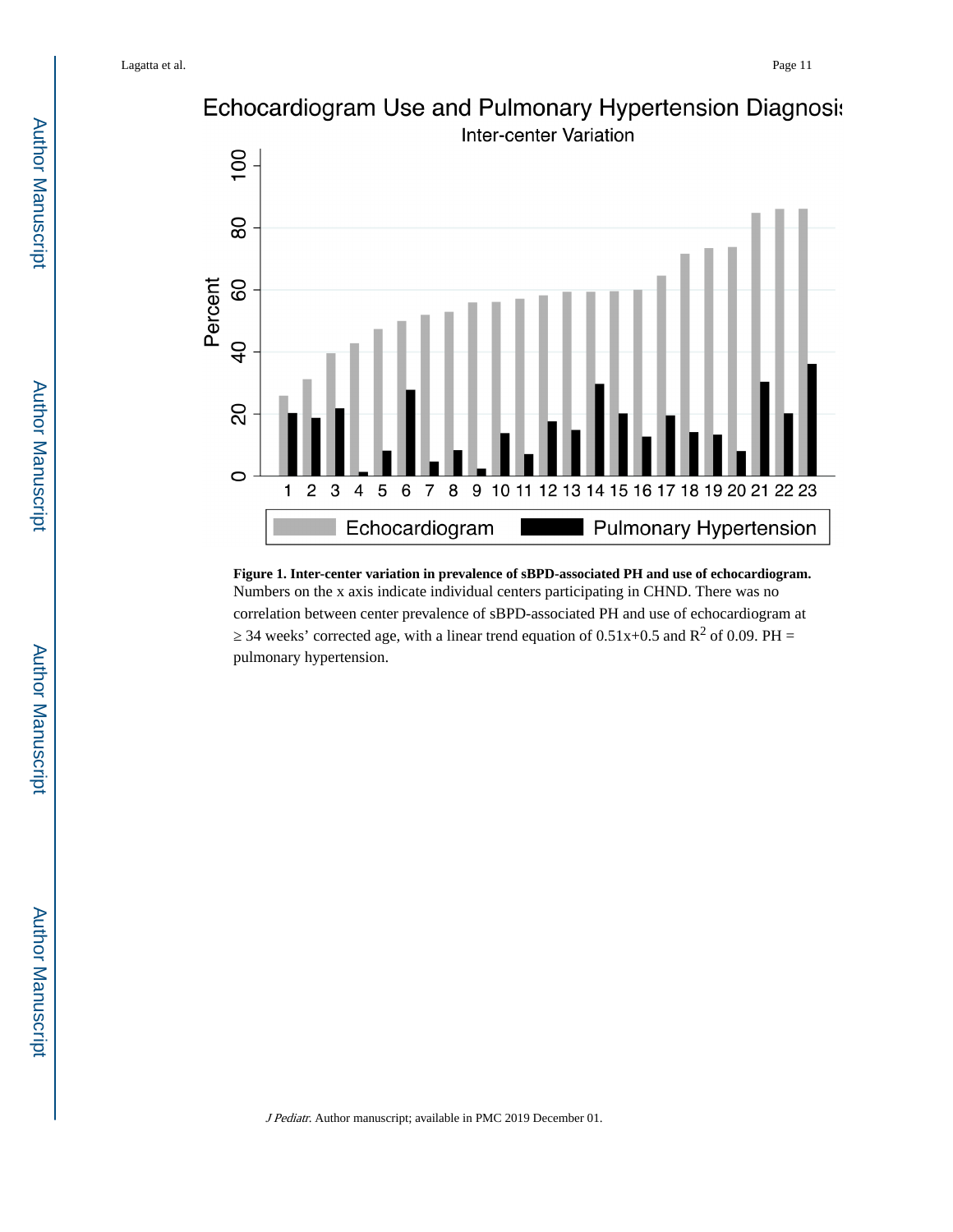### **Table I.**

Demographic and illness characteristics of infants by sBPD-associated PH with at least one echocardiogram

| <b>Variable</b>                                                  | All               | No PH             | <b>PH</b>         | p       |
|------------------------------------------------------------------|-------------------|-------------------|-------------------|---------|
| $\mathbf N$                                                      | 1677              | 1307              | 370               |         |
| Gestational age (weeks), median [IQR]                            | 25 [24, 27]       | 25 [24, 27]       | 25 [24, 26]       | 0.03    |
| Admission PMA (weeks), median [IQR]                              | 30 [26, 36]       | 29 [26, 34]       | 36.5 [28, 45]     | < 0.001 |
| Median birth weight $(g)$                                        | 715 [600, 885]    | 735 [620, 910]    | 650 [530, 800]    | < 0.001 |
| SGA (10th percentile)                                            | 403(24.0)         | 262 (20.0)        | 141(38.1)         | < 0.001 |
| Maternal Hispanic ethnicity                                      | 196 (11.7)        | 160(12.2)         | 36(9.7)           | 0.06    |
| Maternal race                                                    |                   |                   |                   | 0.03    |
| White                                                            | 825 (49.2)        | 660 (50.5)        | 165 (44.6)        |         |
| <b>Black</b>                                                     | 621 (37.0)        | 462 (35.34)       | 159(43.0)         |         |
| Other                                                            | 191 (11.4)        | 156 (11.9)        | 35(9.5)           |         |
| <b>Insurance Status</b>                                          |                   |                   |                   | 0.62    |
| Public                                                           | 1046 (62.4)       | 824 (63.0)        | 222(60.0)         |         |
| Private                                                          | 393 (23.4)        | 297 (22.7)        | 96(26.0)          |         |
| Not insured or self-pay                                          | 10(0.6)           | 8(0.6)            | 2(0.5)            |         |
| Combined Private/Public                                          | 228(13.6)         | 178 (13.6)        | 50 (13.5)         |         |
| Chorioamnionitis                                                 | 179(10.7)         | 150(11.5)         | 29(7.8)           | 0.05    |
| Maternal hypertension                                            | 437(26.1)         | 314 (24.0)        | 123 (33.2)        | < 0.001 |
| Multiple births                                                  | 407(24.3)         | 330 (25.2)        | 77(20.8)          | 0.08    |
| Ventilator days in CHND hospital, median [IQR]                   | 46 [19, 84]       | 41 [17, 74]       | 72.5 [30, 124]    | < 0.001 |
| Mechanical ventilation at 36 weeks' PMA or admission             | 749 (44.7)        | 524 (40.1)        | 225 (60.8)        | < 0.001 |
| Respiratory severity score for ventilated patients, median [IQR] | 1 [0.3, 3.9]      | $0.8$ [0.3, 3.3]  | 3.6 [0.4, 7]      | < 0.001 |
| Postnatal systemic steroids                                      | 756 (45.1)        | 506 (38.7)        | 250(67.6)         | < 0.001 |
| PDA ligation                                                     | 372 (22.2)        | 303 (23.2)        | 69(18.6)          | 0.07    |
| PMA at PDA ligation, weeks, median [IQR]                         | 30.3 [28, 34.6]   | 29.9 [28, 32.9]   | 31.9 [28.9, 42.7] | < 0.001 |
| Median growth velocity, birth to 36 weeks' PMA (g/kg/d)          | 13.2 [11.6, 14.6] | 13.1 [11.6, 14.5] | 13.5 [12.2, 15.1] | 0.02    |
| Blood stream infection                                           | 423 (25.2)        | 317 (24.2)        | 106(28.6)         | 0.09    |
| Atrial Septal Defect                                             | 219(13.1)         | 146(11.2)         | 73 (19.7)         | < 0.001 |
| Ventricular Septal Defect                                        | 78 (4.65)         | 57 (4.36)         | 21(5.68)          | 0.33    |

Results are displayed in n (%) unless indicated otherwise. p values indicate chi squared tests or Wilcoxon rank-sum test as appropriate. SGA = small for gestational age; IQR = inter-quartile range; PH= pulmonary hypertension; Respiratory severity score = mean airway pressure times fraction of inhaled oxygen; PDA = patent ductus arteriosus; NEC = necrotizing enterocolitis, PMA = postmenstrual age.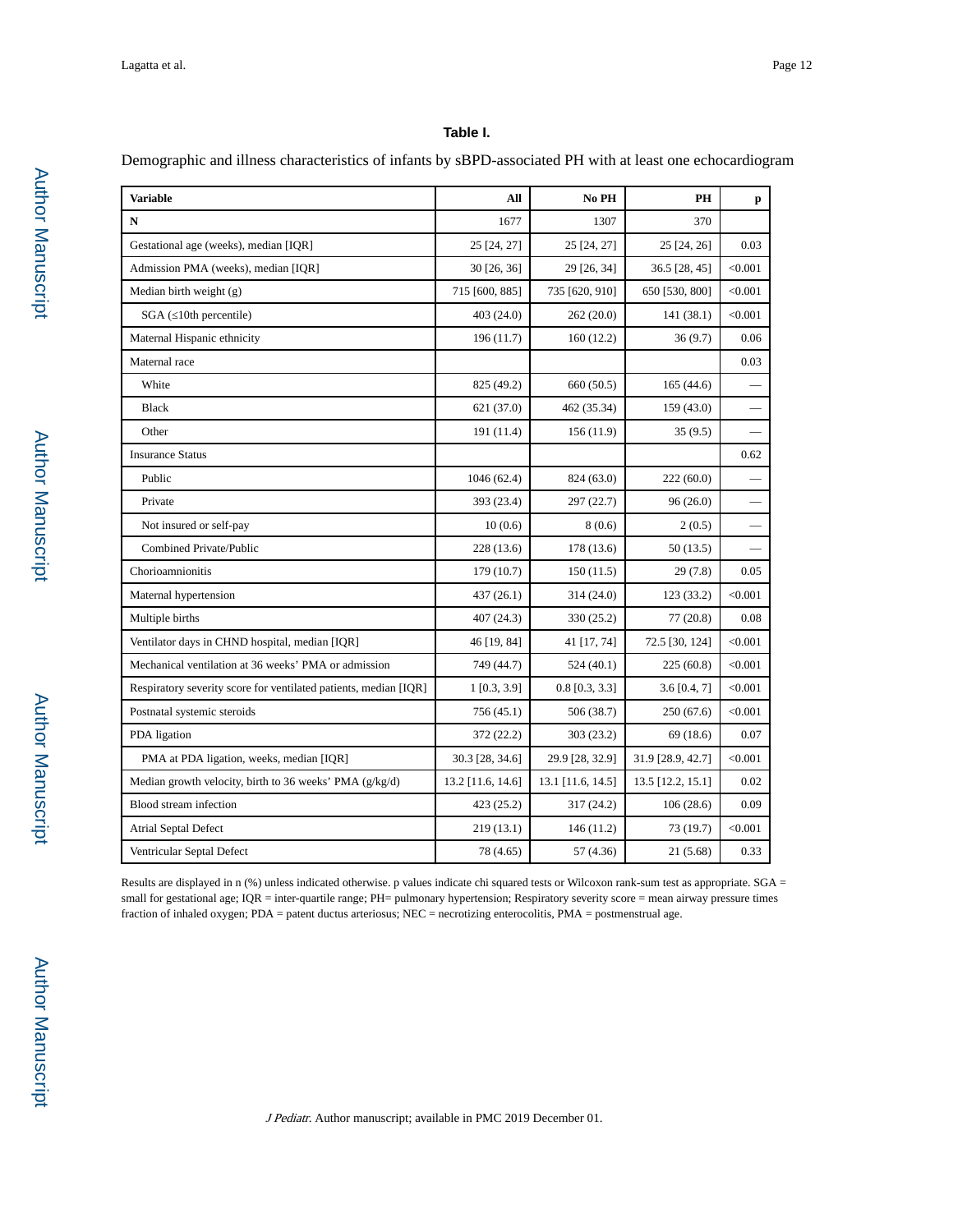#### **Table II.**

Outcomes at NICU discharge and one year corrected age by sBPD-associated PH in infants with at least one echocardiogram

|                                                                 | All             | No PH             | PH                | p       |
|-----------------------------------------------------------------|-----------------|-------------------|-------------------|---------|
| ${\bf N}$                                                       | 1677            | 1307              | 370               |         |
| <b>DISCHARGE STATUS SUMMARY</b> <sup>a</sup>                    |                 |                   |                   |         |
| Died before discharge of initial hospitalization                | 145(8.6)        | 68(5.2)           | 77 (20.8)         | < 0.001 |
| Transferred                                                     | 277(16.5)       | 205(15.7)         | 72(19.5)          | 0.66    |
| Still in CHND hospital at 1 year corrected age                  | 33(2.0)         | 13(1.0)           | 20(5.4)           | < 0.001 |
| Survived to discharge home from CHND hospital                   | 1222 (72.9)     | 1021 (78.1)       | 201 (54.3)        | < 0.001 |
| SURVIVING INFANTS OUTCOME SUMMARY $^b$                          |                 |                   |                   |         |
| <b>PHIS linkage available</b>                                   | 1145 (93.7)     | 961 (94.1)        | 184 (91.5)        | 0.18    |
| <b>At NICU Discharge</b>                                        |                 |                   |                   |         |
| Supplemental oxygen, n (%)                                      | 817 (48.7)      | 658 (68.5)        | 159 (86.4)        | < 0.001 |
| Tracheostomy with home mechanical ventilation, n (%)            | 132(7.9)        | 83 (8.6)          | 49 (26.6)         | < 0.001 |
| Feeding tube, n (%)                                             | 590 (35.2)      | 442 (46.0)        | 148 (80.4)        | < 0.001 |
| PMA at discharge from birth hospitalization                     |                 |                   |                   |         |
| Discharged from NICU, weeks, median [IQR]                       | 46.4 [42.6, 53] | 45.6 [42.1, 51.1] | 53.6 [48.1, 61.9] | < 0.001 |
| Discharged after intra-hospital transfer, weeks, median [IQR]   | 62.1 [54.3, 71] | 58.6 [50.3, 66.6] | 68.6 [62.1, 75.3] | < 0.001 |
| At 1 year corrected age                                         |                 |                   |                   |         |
| Total encounters between discharge and 1 year corrected age (n) | 2925            | 2380              | 546               |         |
| Inpatient                                                       | 1096            | 870               | 226               |         |
| Emergency room                                                  | 1328            | 1110              | 218               |         |
| Observation                                                     | 233             | 196               | 37                |         |
| Ambulatory surgery                                              | 268             | 203               | 65                |         |
| Patients with at least 1 inpatient readmission                  | 490 (42.8)      | 396 (41.2)        | 94(51.1)          | 0.01    |
| ICU readmission                                                 | 212(18.5)       | 156(16.2)         | 56 (30.4)         | < 0.001 |
| Mechanical ventilation during inpatient admission               | 197 (17.2)      | 142 (14.7)        | 55 (29.9)         | < 0.001 |
| Died during inpatient readmission                               | 11(0.9)         | 9(0.9)            | 2(1.1)            | 0.80    |
| Total length of stay of all readmissions, days, median [IQR]    | 5 [2, 13]       | 5 [2, 13]         | 8 [3,19]          | 0.004   |

 ${}^{a}$ Displays discharge status for the 1677 infants in the study. Data are reported as n  $(\% )$  unless otherwise stated.

 $b$ <br>Outcomes for infants who survived to discharge from the CHND hospital, with available linked PHIS data, as indicated in the "PHIS linkage available" row. Subsequent outcome rows are calculated as percentage of that row as a denominator.

CHND = Children's Hospitals Neonatal Database; PH= pulmonary hypertension; PHIS = Pediatric Hospitals Information System; IQR = interquartile range; PMA = postmenstrual age.